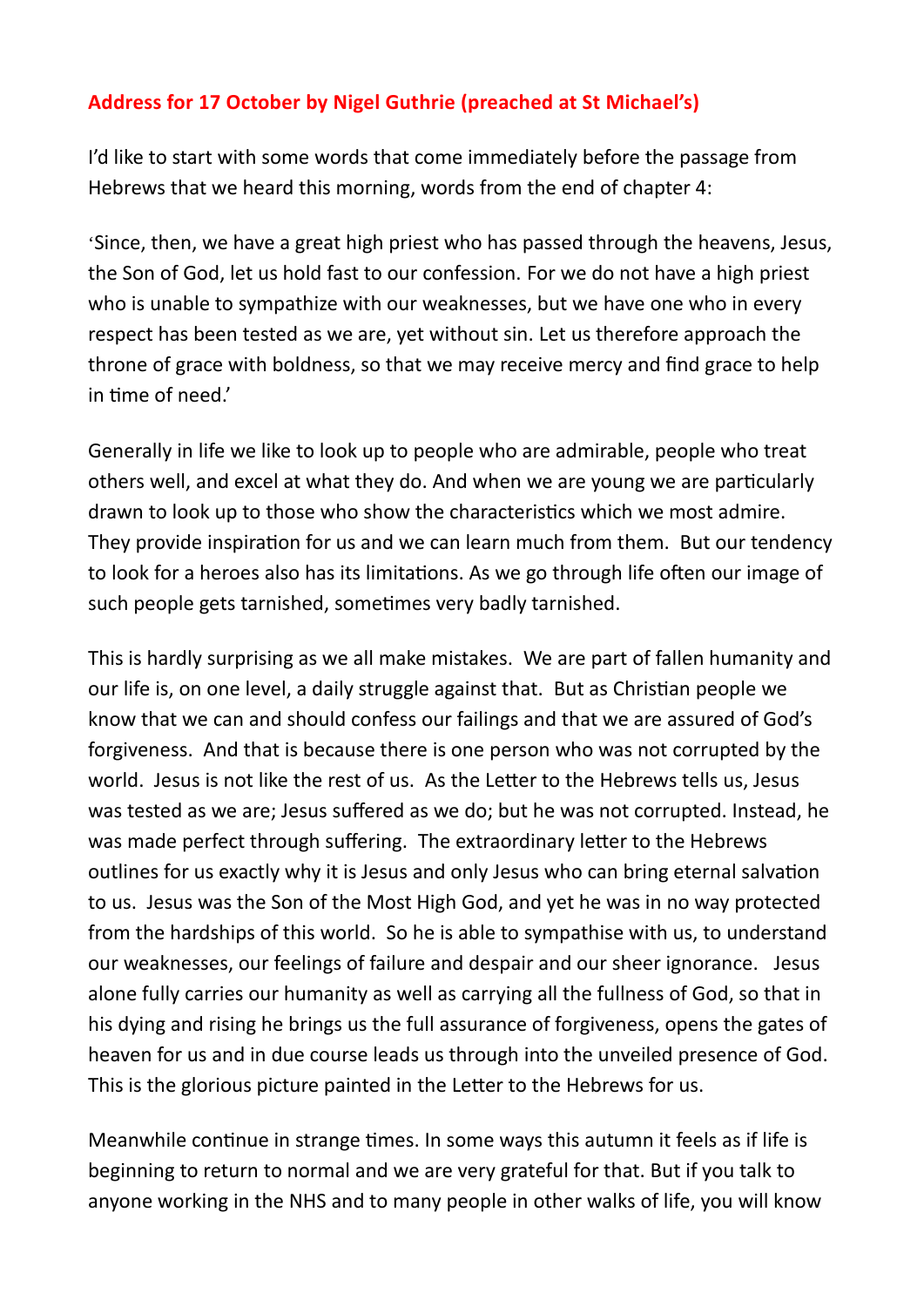that the effects of the pandemic are very much with us. Many leaders are feeling worn down. Many people are fearful about the rising cost of living. And we only have to look at the large numbers of people still being infected with Covid to realise that we have not yet left this worldwide pandemic behind.

And like many bodies the Church of England is trying, and struggling to find its way forward during this unprecedented time. Our own Diocese of Exeter is tackling this under the heading of 'Next Steps' and it is within that context that the Archdeacon of Exeter will be coming to visit our parish on Saturday, the  $6<sup>th</sup>$  of November. The meeting will take place here in Saint Michaels Church for the whole parish at between 10 am and 12 noon. Do please make every effort to attend and be ready to listen but also to express what you value most here at Saint Michaels Church. The Diocese of Exeter is currently running at a loss of around £1 million a year and that is clearly not sustainable. But the Diocese does not want to close churches, indeed it doesn't save money by closing churches. But together we do need to discern the best ways in which resources should be used – particularly the resource of the stipendiary clergy. We are told that each stipendiary now costs £65,000 a year to employ and support. Just in case you're wondering we're not paid £65,000! The stipend is £26,000 the rest includes pensions and a share of diocesan support costs. But a quick sum shows that we would need to lose 15 clergy to make up the current deficit. So difficult decisions will have to made.

But that isn't the greatest challenge for the Church of England. The greatest challenge lies in our local churches. This week at our St Michael's committee we learnt that our church secretary and treasurer are both going to be standing down in the coming months. We are most grateful to Vivien and to Paula for the outstanding jobs they have done for us in recent years. And we all realise that these none of these jobs should be a life sentence! But their departure means that we need to address the future of our church committee and we agreed to call a short congregational meeting on Sunday 21 November after Mass to discuss this and share our thoughts. So do please put that date in your diary too and keep this matter in your prayers because without the work and commitment of our church officers we can't function. Is this something that you might be able to help with, even as a job share?

Jesus came to share in the glory of heaven having first gone through the desolation of the betrayal, suffering and death. And he told his followers that they would have